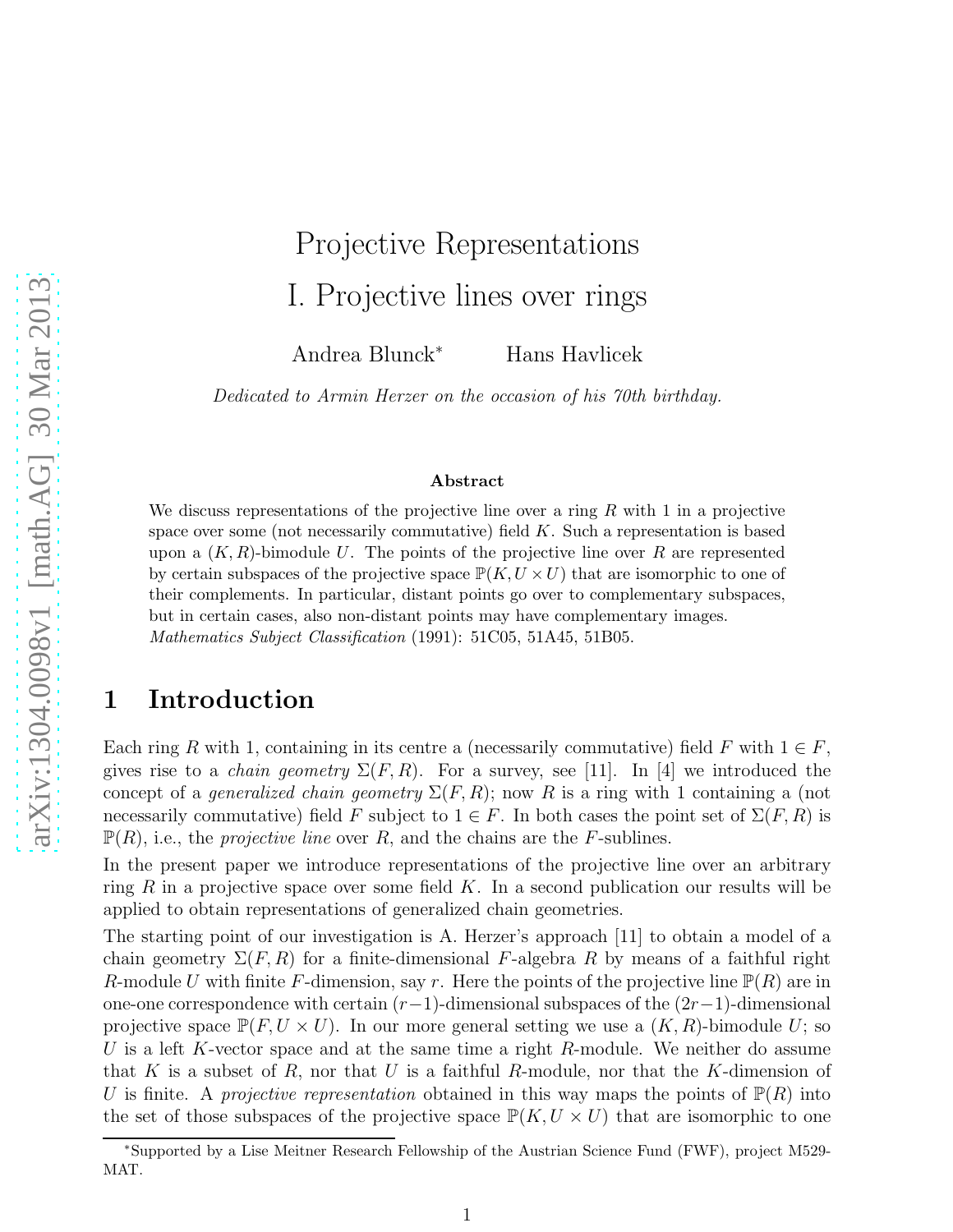of their complements. This mapping is injective if, and only if, U is a faithful R-module. In this case we speak of a *projective model* of  $\mathbb{P}(R)$ .

If U' is a sub-bimodule of U then there are representations of  $\mathbb{P}(R)$  that stem from the action of R on U' and U/U'. In general, these *induced representations* are not injective, even if U is faithful. This is one of the reasons why we also discuss non-injective representations. The examples at the end of the paper illustrate how these induced representations can sometimes be used in order to describe models of  $\mathbb{P}(R)$  in terms of  $\mathbb{P}(K, U \times U)$ .

#### 2 The projective line over a ring

Let R be a ring. Throughout this paper we shall only consider rings with  $1$  (where the trivial case  $1 = 0$  is not excluded). The group of invertible elements of the ring R will be denoted by  $R^*$ . Consider the free left R-module  $R^2$ . Its automorphism group is the group  $GL_2(R)$ of invertible 2 × 2-matrices with entries in R. According to [4], [11], the *projective line over* R is the orbit

$$
\mathbb{P}(R) := R(1,0)^{\operatorname{GL}_2(R)}
$$

of the free cyclic submodule  $R(1, 0)$  under the action of  $GL_2(R)$ . Since  $R^2 = R(1, 0) \oplus R(0, 1)$ , the elements (the *points*) of  $\mathbb{P}(R)$  are exactly those free cyclic submodules of  $R^2$  that have a free cyclic complement.

A pair  $(a, b) \in R^2$  is called *admissible*, if there exist  $c, d \in R$  such that  $\begin{pmatrix} a & b \\ c & d \end{pmatrix} \in GL_2(R)$ . So  $\mathbb{P}(R) = \{R(a, b) \subset R^2 \mid (a, b) \text{ admissible}\}.$  However, in certain cases the points of  $\mathbb{P}(R)$  may also be represented by non-admissible pairs, as we will see below.

We recall that a pair  $(a, b) \in \mathbb{R}^2$  is *unimodular*, if there exist  $x, y \in \mathbb{R}$  such that  $ax + by = 1$ , i.e., if there is an R-linear form  $R^2 \to R$  mapping  $(a, b)$  to 1. This is equivalent to saying that the right ideal generated by  $a$  and  $b$  is the whole ring  $R$ .

Obviously, each admissible pair  $(a, b)$  is unimodular. If R is commutative, then admissibility and unimodularity are equivalent. W. Benz in [1] considers only commutative rings and defines the projective line using unimodular pairs.

**Proposition 2.1** Let  $(a, b) \in R^2$  be admissible, and let  $s \in R$ . Put  $(a', b') := s(a, b)$ . Then

- (1) *s is left invertible*  $\Longleftrightarrow R(a,b) = R(a',b')$ .
- (2) *s is right invertible*  $\Longleftrightarrow$   $(a', b')$  *is admissible.*

Proof: (1): If there is an  $l \in R$  with  $ls = 1$ , then  $(a, b) = l(a', b')$ . So  $R(a, b) = R(a', b')$ . If  $R(a, b) = R(a', b')$ , then there is an  $l \in R$  such that  $(a, b) = l(a', b')$ . Since  $(a, b)$  is admissible, it is also unimodular, and so there are  $x, y \in R$  with  $1 = ax + by = lsax + l$ sby ls. Hence s is left invertible.

(2): If s is right invertible, then  $sr = 1$  for some  $r \in R$ . An easy calculation shows that

$$
\gamma = \begin{pmatrix} s & 0 \\ 1 - rs & r \end{pmatrix} \in GL_2(R), \text{ with } \gamma^{-1} = \begin{pmatrix} r & 1 - rs \\ 0 & s \end{pmatrix}.
$$
 (1)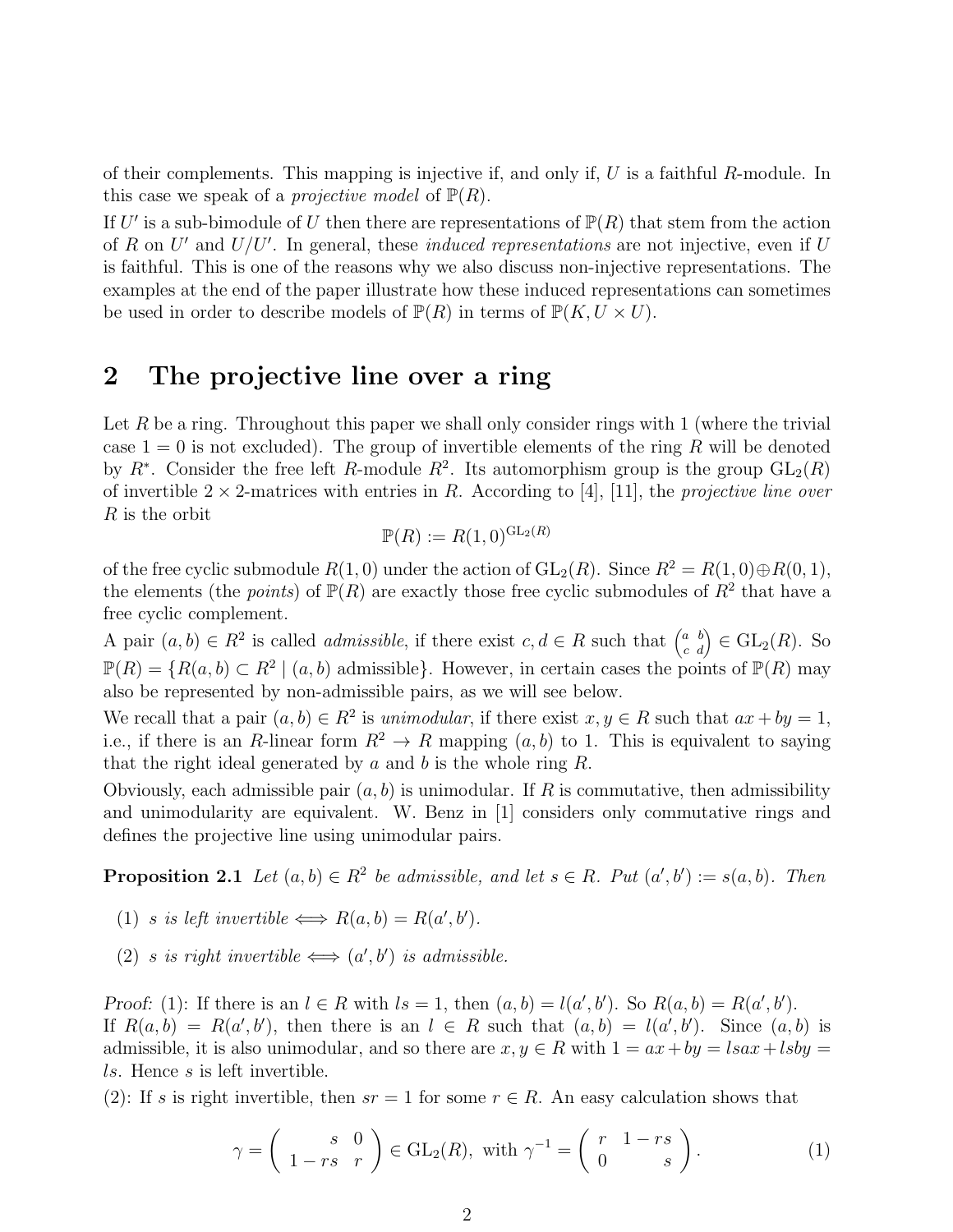There is a matrix  $\begin{pmatrix} a & b \\ c & d \end{pmatrix} \in GL_2(R)$ , whence  $\begin{pmatrix} a' & b' \\ * & * \end{pmatrix} = \gamma \begin{pmatrix} a & b \\ c & d \end{pmatrix} \in GL_2(R)$ , as required. If  $(a', b')$  is admissible, then there are  $x', y' \in R$  with  $a'x' + b'y' = 1$ . So  $s(ax' + by') = 1$ , i.e., s has a right inverse.  $\square$ 

Note that the statement of Proposition 2.1 remains true if one substitutes "admissible" by "unimodular", however, the proof of  $(2) \rightarrow$ " then has to be modified.

Rings with the property that  $ab = 1$  implies  $ba = 1$  are called *Dedekind-finite* (see e.g. [13]). From Proposition 2.1 we obtain

Proposition 2.2 *Let* R *be a ring. Then the following are equivalent:*

- (1) R *is Dedekind-finite.*
- (2) If  $R(a, b) \in \mathbb{P}(R)$ , then  $(a, b)$  is admissible.
- (3) *No point of*  $\mathbb{P}(R)$  *is properly contained in another point of*  $\mathbb{P}(R)$ *.*

**Remark 2.3** If R is not Dedekind-finite, then each point  $p \in \mathbb{P}(R)$  belongs to an infinite sequence of points

$$
\ldots \subsetneq p_{-2} \subsetneq p_{-1} \subsetneq p_0 = p \subsetneq p_1 \subsetneq p_2 \subsetneq \ldots
$$

Namely, let  $\gamma$  be the matrix of formula (1), where  $sr = 1 \neq rs$ . Then Proposition 2.1 shows that the points  $p_i := p^{\gamma^i}$  are as desired.

Recall that according to F.D. Veldkamp [15], [16] the ring R has *stable rank* 2, if for each unimodular pair  $(a, b) \in R^2$  there is a  $c \in R$  such that  $a + bc$  is right invertible. The following results on rings of stable rank 2 can be found in [15] (results 2.10 and 2.11):

**Remark 2.4** Let R be of stable rank 2. Then R is Dedekind-finite and each unimodular  $(a, b) \in R^2$  is admissible.

Note that Herzer's definition of stable rank 2 in [11] seems to be stronger but actually coincides with Veldkamp's because of 2.4. Moreover, it is not necessary to distinguish between left and right stable rank 2 because by  $(15)$ , 2.2, the opposite ring (with reversed multiplication) of a ring of stable rank 2 also has stable rank 2.

Using results of [13], § 20, one obtains that each left (or right) artinian ring has stable rank 2 (called "left stable range 1" in [13]). We shall need the following special case:

Remark 2.5 Assume that R contains a subfield K such that R is a *finite-dimensional* left (or right) vector space over K. Then R is of stable rank 2. In particular, R is Dedekind-finite.

Here by a *subfield* we mean a not necessarily commutative field  $K \subset R$  with  $1 \in K$ .

We turn back to the projective line over an arbitrary ring. The point set  $\mathbb{P}(R)$  is endowed with the symmetric relation  $\Delta$  (*"distant"*) defined by

$$
\Delta := \{ R(1,0), R(0,1) \}^{\text{GL}_2(R)}
$$

i.e., two points  $p, q \in \mathbb{P}(R)$  are distant exactly if there is a  $\gamma \in GL_2(R)$  mapping  $R(1,0)$  to  $p$  and  $R(0, 1)$  to  $q$ . Distance can also be expressed in terms of coordinates: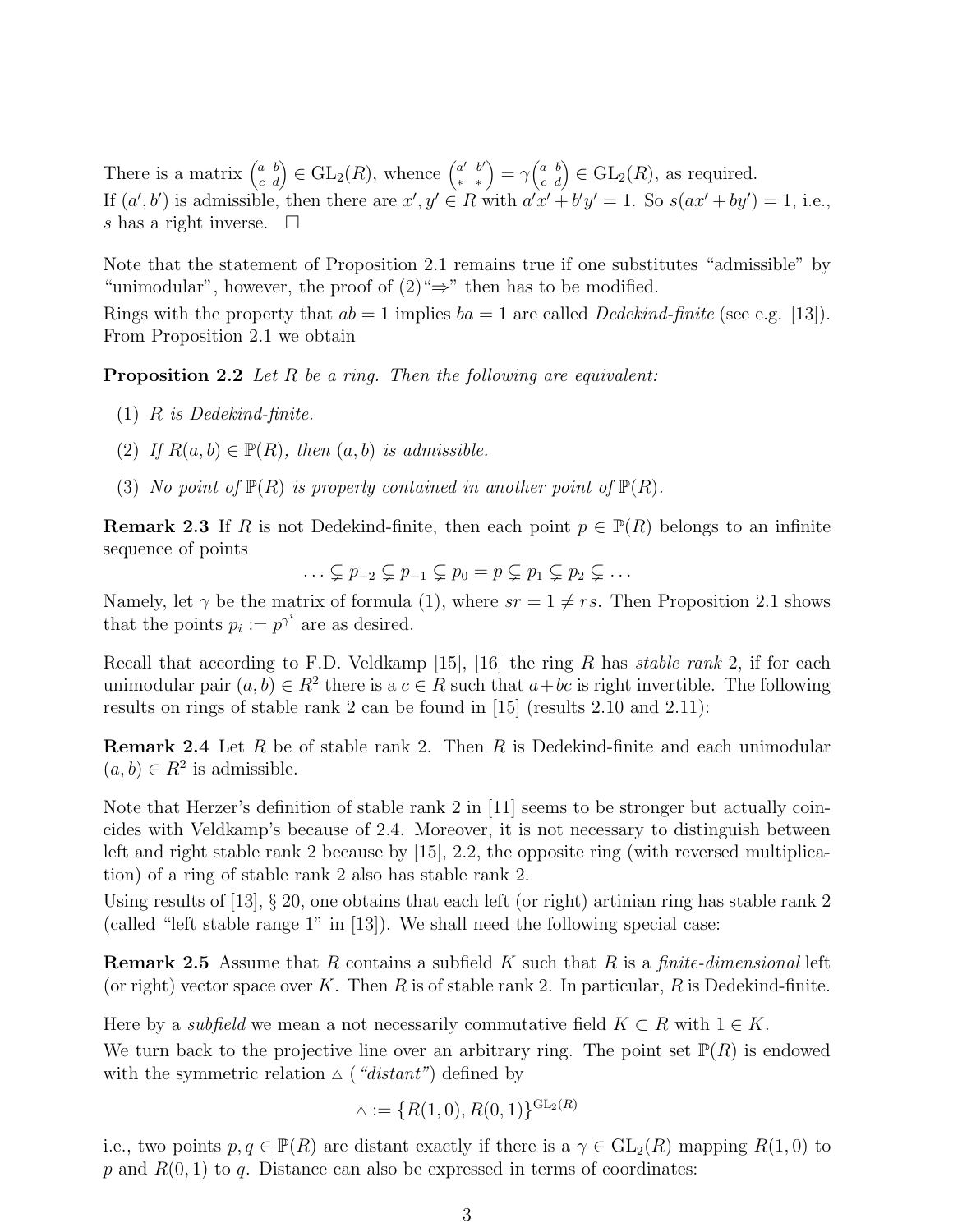**Remark 2.6** Let  $p = R(a, b), q = R(c, d) \in \mathbb{P}(R)$  with admissible  $(a, b), (c, d)$ . Then

$$
p \triangle q \iff \left( \begin{array}{cc} a & b \\ c & d \end{array} \right) \in \text{GL}_2(R).
$$

Note that this is independent of the choice of the *admissible* representatives  $(a, b)$ ,  $(c, d)$ . In addition,  $\Delta$  is anti-reflexive exactly if  $1 \neq 0$ ; compare [11].

By definition, two points of  $\mathbb{P}(R)$  are distant if, and only if, they are complementary submodules of  $R^2$ . There are several possibilities for points being non-distant, which all can occur as the following examples show:

- **Examples 2.7** (1) Let R be a ring that is not Dedekind-finite. Let  $\gamma \in GL_2(R)$  be defined as in Remark 2.3. Then  $p = R(1,0)^{\gamma} = R(s,0)$  and  $q = R(0,1)$  are non-distant: They have a trivial intersection but they do not span  $R^2$ . Now consider  $p' = R(1,0)^{\gamma^{-1}} = R(r,1-rs)$  (see formula (1)). Then p' and q are non-distant: They span  $R^2$ , but  $(1 - rs)(r, 1 - rs) = (0, 1 - rs) \neq (0, 0)$  lies in their intersection.
	- (2) Let R contain a subfield K such that R, considered as left vector space over K, has finite dimension *n*. Then all points of  $\mathbb{P}(R)$  are *n*-dimensional subspaces of the left vector space  $R^2$ . In particular, two points have a trivial intersection exactly if they span  $R^2$ .

In Example 4.7 below we will see an example of a commutative (and hence Dedekind-finite) ring where non-distant points intersect trivially.

## 3 Homomorphisms

Now we want to study mappings between projective lines over rings that are induced by ring homomorphisms.

From now on, we will follow the convention that whenever a point of  $\mathbb{P}(R)$  is given in the form  $R(a, b)$ , we always assume that the pair  $(a, b) \in R^2$  is admissible.

Let R, S be rings. The distance relations on  $\mathbb{P}(R)$  and  $\mathbb{P}(S)$  are denoted by  $\Delta_R$  and  $\Delta_S$ , respectively. Consider a ring homomorphism  $\varphi : R \to S$ , where we always suppose that  $1_R$  is mapped to  $1_S$ . Associated to  $\varphi$  is a homomorphism  $M(2 \times 2, R) \rightarrow M(2 \times 2, S)$ , mapping  $\begin{pmatrix} a & b \\ c & d \end{pmatrix}$  to  $\begin{pmatrix} a^{\varphi} & b^{\varphi} \\ c^{\varphi} & d^{\varphi} \end{pmatrix}$  $c^{\varphi}$   $d^{\varphi}$ ), which will also be denoted by  $\varphi$ . Its restriction to  $GL_2(R)$  is a group homomorphism into  $GL_2(S)$ . This implies that if  $(a, b) \in R^2$  is admissible, so is  $(a^{\varphi}, b^{\varphi}) \in S^2$ , and we can introduce the mapping

$$
\overline{\varphi} : \mathbb{P}(R) \to \mathbb{P}(S) : R(a, b) \mapsto S(a^{\varphi}, b^{\varphi}).
$$

**Proposition 3.1** Let  $\varphi : R \to S$  be a ring homomorphism. Then for  $\overline{\varphi} : \mathbb{P}(R) \to \mathbb{P}(S)$  the *following statements hold:*

(1)  $\bar{\varphi}$  preserves distance, *i.e.*,  $\forall p, q \in \mathbb{P}(R) : p \triangle_R q \Rightarrow p^{\bar{\varphi}} \triangle_S q^{\bar{\varphi}}$ .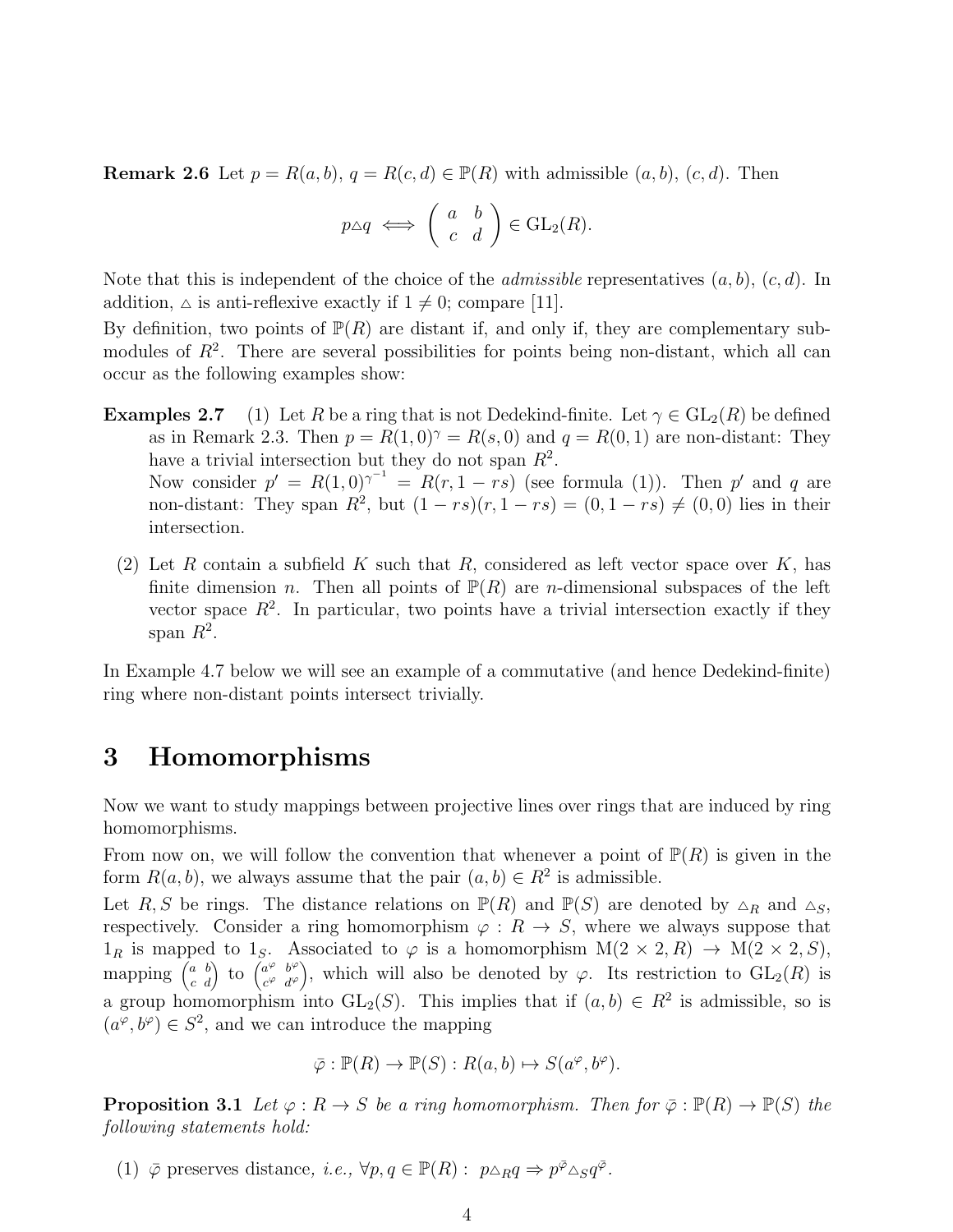- (2)  $\bar{\varphi}$  *is* compatible with the action of  $GL_2(R)$ *, i.e.*  $\forall p \in \mathbb{P}(R)$   $\forall \gamma \in GL_2(R) : p^{\gamma \bar{\varphi}} = p^{\bar{\varphi} \gamma^{\varphi}}$ *.*
- (3)  $\bar{\varphi}$  *is injective if, and only if,*  $\varphi$  *is.*

Proof: Only (3) deserves our attention. Let  $\varphi$  be injective. Assume that  $R(a, b)^{\bar{\varphi}} = R(c, d)^{\bar{\varphi}}$ holds for  $R(a, b)$ ,  $R(c, d) \in \mathbb{P}(R)$ . Then there is an  $s \in S^*$  with  $(a^{\varphi}, b^{\varphi}) = s(c^{\varphi}, d^{\varphi})$ . Since  $(c, d) \in R^2$  is unimodular, there are  $x, y \in R$  with  $s = s1 = s1^{\varphi} = s(cx+dy)^{\varphi} = a^{\varphi}x^{\varphi} + b^{\varphi}y^{\varphi} \in$  $R^{\varphi}$ . Analogously, one sees that  $s^{-1} \in R^{\varphi}$ . Hence  $s \in (R^{\varphi})^*$ , which equals  $(R^*)^{\varphi}$ , since  $\varphi$  is injective. So  $R(a, b) = R(c, d)$ .

Now let  $\bar{\varphi}$  be injective, and assume  $a^{\varphi} = b^{\varphi}$  for  $a, b \in R$ . Then  $R(1, a)^{\bar{\varphi}} = S(1, a^{\varphi}) =$  $S(1, b^{\varphi}) = R(1, b)^{\overline{\varphi}}$ , whence  $R(1, a) = R(1, b)$  and so  $a = b$ .  $\Box$ 

We call the mapping  $\overline{\varphi} : \mathbb{P}(R) \to \mathbb{P}(S)$  the *homomorphism of projective lines induced by*  $\varphi: R \to S$ . Such homomorphisms map distant points to distant points. However, they may also map non-distant points to distant points: Consider e.g. the homomorphism  $\mathbb{P}(\mathbb{Z}) \to$  $\mathbb{P}(\mathbb{Q})$  induced by the natural inclusion  $\mathbb{Z} \to \mathbb{Q}$ . This injective homomorphism actually is a bijection, since each element of  $\mathbb{P}(\mathbb{Q})$  can be represented by a pair of relatively prime integers. The points  $\mathbb{Z}(1,0)$  and  $\mathbb{Z}(1,2)$  are non-distant because  $\begin{pmatrix} 1 & 0 \\ 1 & 2 \end{pmatrix}$  is not invertible over  $\mathbb{Z}$ . However, their image points  $\mathbb{Q}(1,0)$  and  $\mathbb{Q}(1,2)$  are different and hence distant in  $\mathbb{P}(\mathbb{Q})$ . The following gives a characterization of the homomorphisms  $\bar{\varphi}$  that preserve also non-

**Proposition 3.2** *Let*  $\overline{\varphi} : \mathbb{P}(R) \to \mathbb{P}(S)$  *be induced by the ring homomorphism*  $\varphi : R \to S$ *. Then the following statements are equivalent:*

distance. By  $rad(R)$  we denote the (Jacobson) *radical* of the ring R (cf. [13]).

- $(1) \ \forall p, q \in \mathbb{P}(R): p^{\bar{\varphi}} \triangle_{S} q^{\bar{\varphi}} \Rightarrow p \triangle_{R} q.$
- (2)  $\forall y \in R : y^{\varphi} \in S^* \Rightarrow y \in R^*$ .
- (3) ker $(\varphi) \subset \text{rad}(R)$  *and*  $(R^{\varphi})^* = S^* \cap R^{\varphi}$ *.*

Proof: (1)  $\Rightarrow$  (2): For  $r \in R$  with  $r^{\varphi} \in S^*$  we have  $S(1,0)\triangle_{S}S(1,r^{\varphi})$ . Hence condition (1) implies  $R(1,0)\triangle_R R(1,r)$  and thus  $r \in R^*$ .

 $(2) \Rightarrow (1)$ : Let  $p^{\bar{\varphi}} \triangle_S q^{\bar{\varphi}}$  hold for  $p, q \in \mathbb{P}(R)$ . Choose  $\gamma \in GL_2(R)$  with  $p^{\gamma} = R(1,0)$ . Then  $q^{\gamma} = R(x, y)$  for a certain admissible pair  $(x, y) \in R^2$ . By 3.1(2), we have  $S(1, 0) = p^{\gamma \bar{\varphi}} =$  $p^{\bar{\varphi}\gamma^{\varphi}} \Delta_S q^{\bar{\varphi}\gamma^{\varphi}} = q^{\gamma \bar{\varphi}} = S(x^{\varphi}, y^{\varphi})$ , and hence  $y^{\varphi} \in S^*$ . So, by  $(2), y \in R^*$ . This implies  $p^{\gamma} \Delta_R q^{\gamma}$ and thus also  $p \triangle_R q$ .

 $(2) \Leftrightarrow (3)$ : See [8], Lemma 1.5.  $\Box$ 

As the example  $\mathbb{P}(\mathbb{Z}) \to \mathbb{P}(\mathbb{Q})$  above shows, the ring homomorphism  $\varphi$  need not be surjective if  $\bar{\varphi}$  is.

We now consider the case where  $\varphi: R \to S$  is a surjective homomorphism of rings. It is not clear whether in general  $\bar{\varphi}$  also is surjective. We study special cases.

According to J.R. Silvester [14] we introduce the following notions for a ring  $R$ :

The *elementary linear group*  $E_2(R)$  is the subgroup of  $GL_2(R)$  generated by the *elementary transvections*, i.e, by all matrices of the form  $\begin{pmatrix} 1 & 0 \\ x & 1 \end{pmatrix}$ x 1 or  $\begin{pmatrix} 1 & x \\ 0 & 1 \end{pmatrix}$   $(x \in R)$ . The group  $GE_2(R)$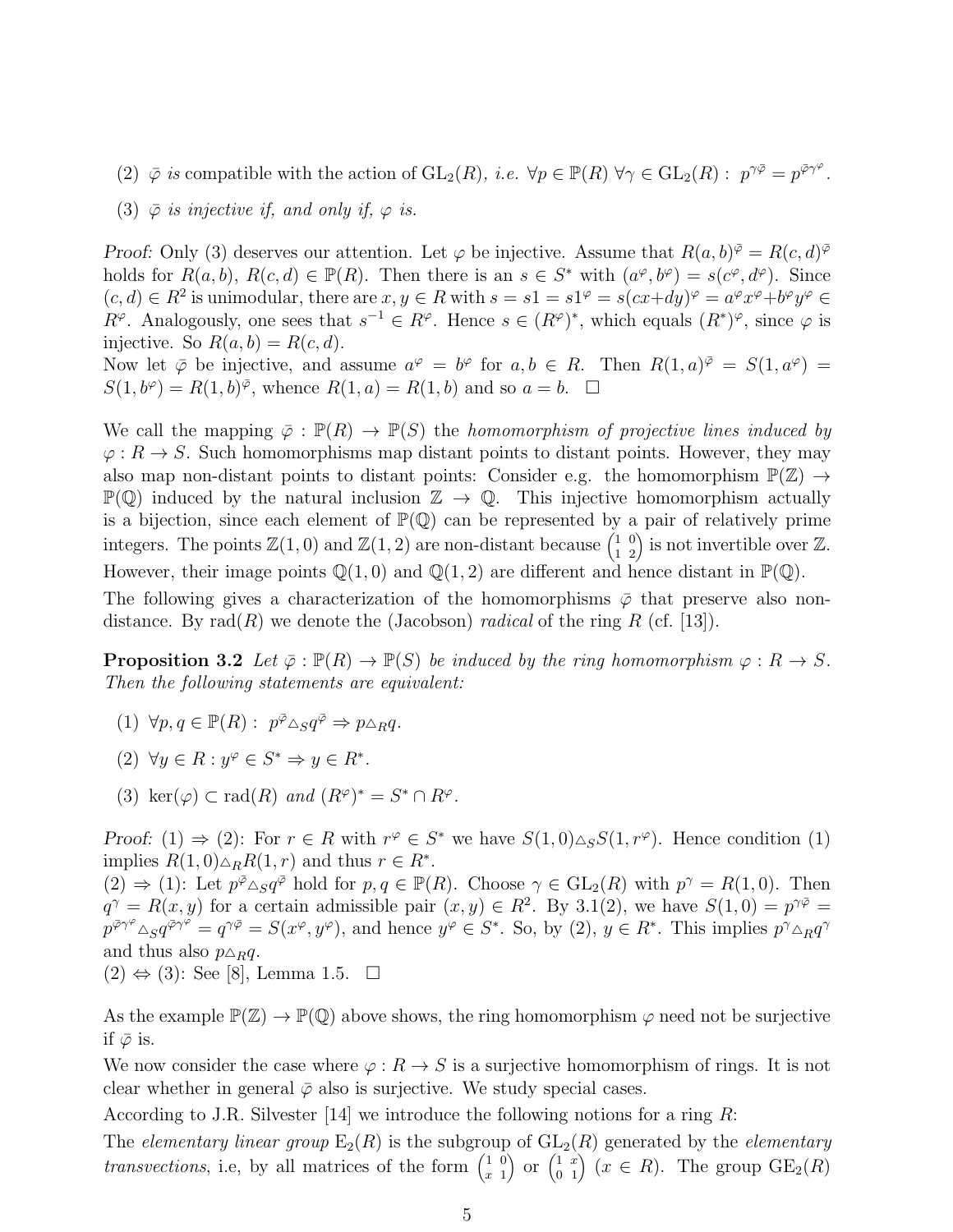is the subgroup of  $GL_2(R)$  generated by  $E_2(R)$  and all diagonal matrices  $\begin{pmatrix} a & 0 \\ 0 & b \end{pmatrix}$ 0 b  $\big) \in \mathrm{GL}_2(R).$ Note that  $E_2(R)$  is normal in  $GE_2(R)$ . If  $GE_2(R) = GL_2(R)$ , then R is called a  $GE_2$ -ring. Examples of  $GE_2$ -rings and also of rings that are not  $GE_2$ -rings can be found in [14], p.114 and p.121, respectively. Important for us is the following:

**Remark 3.3** (See [9], 4.2.5.) Let R be a ring of stable rank 2. Then R is a  $GE_2$ -ring.

**Lemma 3.4** *Let R be a* GE<sub>2</sub>*-ring. Then*  $\mathbb{P}(R) = R(1,0)^{\mathbb{E}_2(R)}$ *.* 

Proof: Let  $p = R(1,0)^{\gamma} \in \mathbb{P}(R)$ , with  $\gamma \in GL_2(R)$ . Since  $GL_2(R) = GE_2(R)$  and  $E_2(R)$  is normal in  $GE_2(R)$ , we have  $\gamma = \delta \eta$ , where  $\delta = \begin{pmatrix} a & 0 \\ 0 & b \end{pmatrix}$ 0 b ) and  $\eta \in \mathrm{E}_2(R)$ . So  $p = R(1,0)^{\gamma}$  =  $R(a^{-1}, 0)^\gamma = R(1, 0)^\eta \in R(1, 0)^{E_2(R)}$ .  $\Box$ 

Now we can state conditions that imply that with  $\varphi : R \to S$  also  $\bar{\varphi}$  is surjective.

**Proposition 3.5** *Let*  $\varphi : R \to S$  *be a surjective homomorphism of rings. Then also*  $\bar{\varphi}$ :  $\mathbb{P}(R) \to \mathbb{P}(S)$  *is surjective, if one of the following conditions is satisfied:* 

- $(1)$  *S* is a GE<sub>2</sub>-ring.
- (2) ker $(\varphi) \subset rad(R)$ .
- (3) R is the internal direct product of  $\text{ker}(\varphi)$  and some ideal  $R' \subset R$ .

Proof: (1): Consider a point  $q \in \mathbb{P}(S)$ . By Lemma 3.4 we have  $q = S(1,0)^{\eta}$ , where  $\eta \in E_2(S)$ , i.e.,  $\eta$  is a product of elementary transvections. Since  $\varphi: R \to S$  is surjective, each elementary transvection has a preimage under  $\varphi : M(2 \times 2, R) \to M(2 \times 2, S)$  that is an elementary transvection over R. Hence  $\eta = \gamma^{\varphi}$ , where  $\gamma \in E_2(R)$ , and so by 3.1(2) we obtain  $q = R(1,0)^{\bar{\varphi}\eta} = R(1,0)^{\gamma\bar{\varphi}} \in \mathbb{P}(R)^{\bar{\varphi}}$ .

(2): Follows from [5], Lemma 1.14.

(3): In this case,  $GL_2(R)$  consists exactly of the sums  $\gamma + \gamma'$ , where  $\gamma \in GL_2(\text{ker}(\varphi))$  and  $\gamma' \in GL_2(R')$ . Moreover,  $\varphi|_{\mathrm{GL}_2(R')} : GL_2(R') \to GL_2(S)$  is an isomorphism of groups. This yields the assertion.  $\square$ 

Note that one could also use Proposition 3.2 in order to prove assertion (2) above, since the radical of  $M(2 \times 2, R)$  consists exactly of all matrices with entries in rad(R).

# 4 Projective representations

The projective representations we are now aiming at are based upon the following.

**Remark 4.1** (see [2]). Let U be a left vector space over a field K, and let  $S = \text{End}_K(U)$  be its endomorphism ring. Moreover, let  $\mathcal G$  be the set of all subspaces of the projective space  $\mathbb{P}(K, U \times U)$  that are isomorphic to one of their complements. Then

$$
\Psi : \mathbb{P}(S) \to \mathcal{G} : S(\alpha, \beta) \mapsto U^{(\alpha, \beta)} := \{ (u^{\alpha}, u^{\beta}) \mid u \in U \}
$$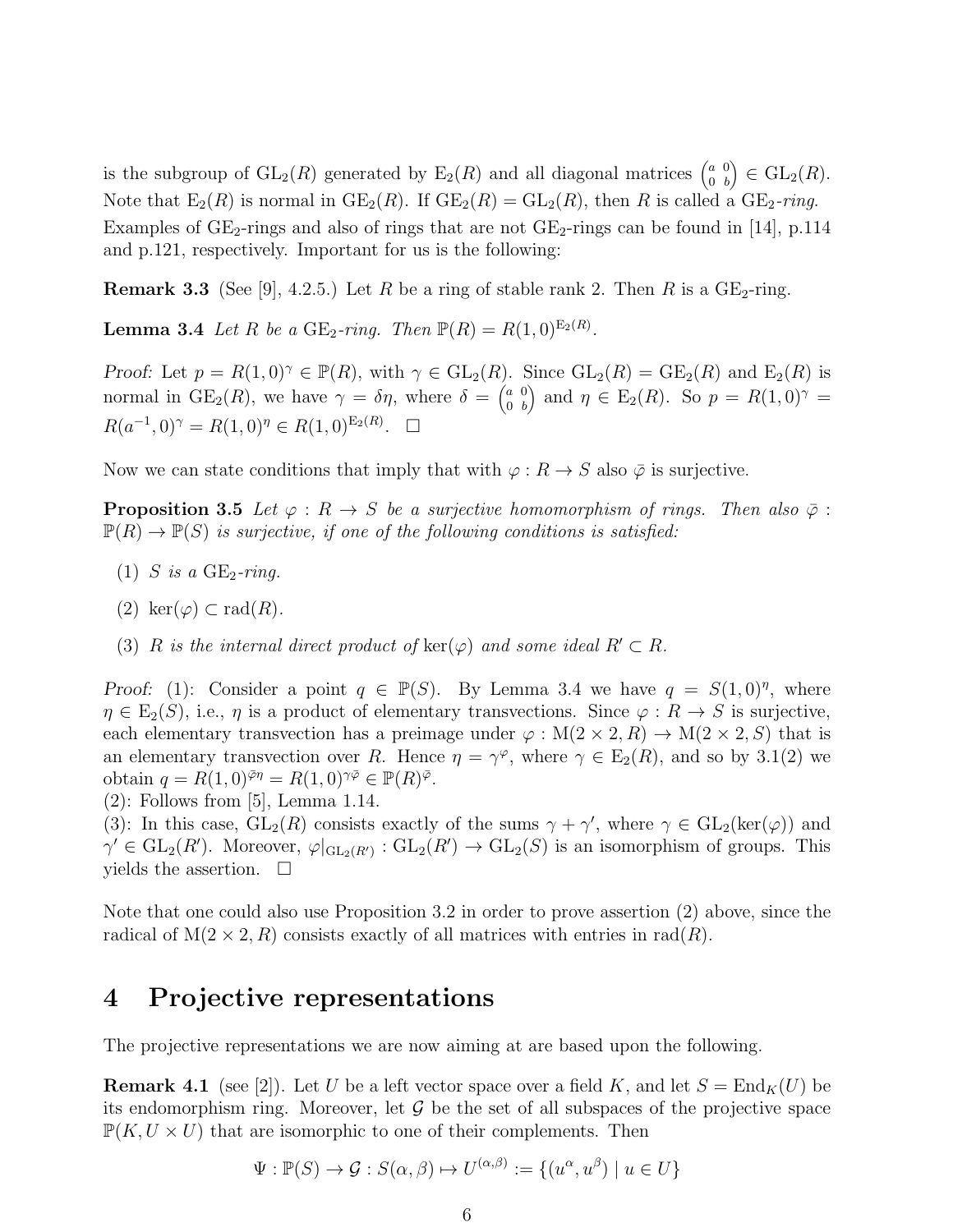is a well-defined bijection mapping distant points of  $\mathbb{P}(S)$  to complementary subspaces in G and non-distant points to non-complementary subspaces. Moreover, the groups  $GL_2(S)$ and  ${\rm Aut}_K(U \times U)$  are isomorphic and their actions on  $\mathbb{P}(S)$  and on  $\mathcal{G}$ , respectively, are equivalent via Ψ. In particular, the mappings induced on  $\mathcal G$  by  $GL_2(S)$  arise from *projective collineations* of the projective space  $\mathbb{P}(K, U \times U)$ .

Let now K be a field and let R be a ring. A left vector space U over K is called a  $(K, R)$ *bimodule*, if U is a (unitary) right R-module such that for all  $k \in K$ ,  $u \in U$ ,  $a \in R$  the equality  $k(u \cdot a) = (ku) \cdot a$  holds. If U is a  $(K, R)$ -bimodule, then  $\varphi : R \to \text{End}_K(U)$  with  $a^{\varphi} = \rho_a : u \mapsto u \cdot a$  is a ring homomorphism.

If, on the other hand, there is a homomorphism  $\varphi : R \to \text{End}_K(U)$ , then U becomes a  $(K, R)$ bimodule by setting  $u \cdot a := u^{\rho_a}$ , where  $\rho_a = a^{\varphi}$ . A homomorphism  $\varphi : R \to \text{End}_K(U)$  is also called a K*-linear representation* of R.

So, the concepts of a K-linear representation of R and a  $(K, R)$ -bimodule are equivalent. Whenever we consider a  $(K, R)$ -bimodule U, we denote by  $\varphi$  the associated linear representation, and for  $a \in R$  we write  $\rho_a$  for the endomorphism  $a^{\varphi}: u \mapsto u \cdot a$ .

A  $(K, R)$ -bimodule U and the associated linear representation  $\varphi$  are called *faithful*, exactly if  $\varphi$  is an injection.

Combining 3.1 and 4.1, we obtain our main result:

Theorem 4.2 *Let* U *be a* (K, R)*-bimodule. Then the mapping*

$$
\Phi := \overline{\varphi}\Psi : \mathbb{P}(R) \to \mathcal{G} : R(a, b) \mapsto U^{(\rho_a, \rho_b)}
$$

*maps distant points of*  $\mathbb{P}(R)$  *to complementary subspaces in*  $\mathbb{P}(K, U \times U)$ *. The bimodule* U *is faithful if, and only if,* Φ *is injective.*

Thus, to each homomorphism  $\varphi: R \to \text{End}_K(U)$  corresponds a mapping  $\Phi$  (see above). We call  $\Phi$  a *projective representation* of  $\mathbb{P}(R)$ , and a *faithful* projective representation if U is faithful. We are interested in the image of  $\mathbb{P}(R)$  under a projective representation. If the representation is faithful, then  $\Phi: \mathbb{P}(R) \to \mathbb{P}(R)^{\Phi}$  is a bijection, and the image  $\mathbb{P}(R)^{\Phi}$  can be seen as a model of  $\mathbb{P}(R)$  in the projective space; we then call  $\mathbb{P}(R)^{\Phi}$  a *projective model* of  $\mathbb{P}(R)$ . Otherwise, one obtains a model of the projective line over another ring:

**Proposition 4.3** Let  $J = \text{ann}(U)$  be the annihilator of U, i.e., the kernel of the represen*tation*  $\varphi: R \to \text{End}_K(U)$ *. Then the following statements hold:* 

- (1) *The mapping*  $\varphi_f : R/J \to \text{End}_K(U)$  *with*  $\rho_{a+J} : u \mapsto u^{\rho_a}$  *is a faithful K-linear representation of*  $R/J$ *. Hence*  $\Phi_f = \overline{\varphi_f} \Psi$  *is a faithful projective representation of*  $\mathbb{P}(R/J)$ *.*
- (2) The projective model  $\mathbb{P}(R/J)^{\Phi_f}$  contains  $\mathbb{P}(R)^{\Phi}$ .
- (3) *The mapping*  $\bar{\pi} : \mathbb{P}(R) \to \mathbb{P}(R/J)$  *induced by the canonical epimorphism*  $\pi : R \to R/J$ *is surjective if, and only if,*  $\mathbb{P}(R/J)^{\Phi_f} = \mathbb{P}(R)^{\Phi}$ .

Recall that Proposition 3.5 gives conditions under which the assumptions of statement (3) are met.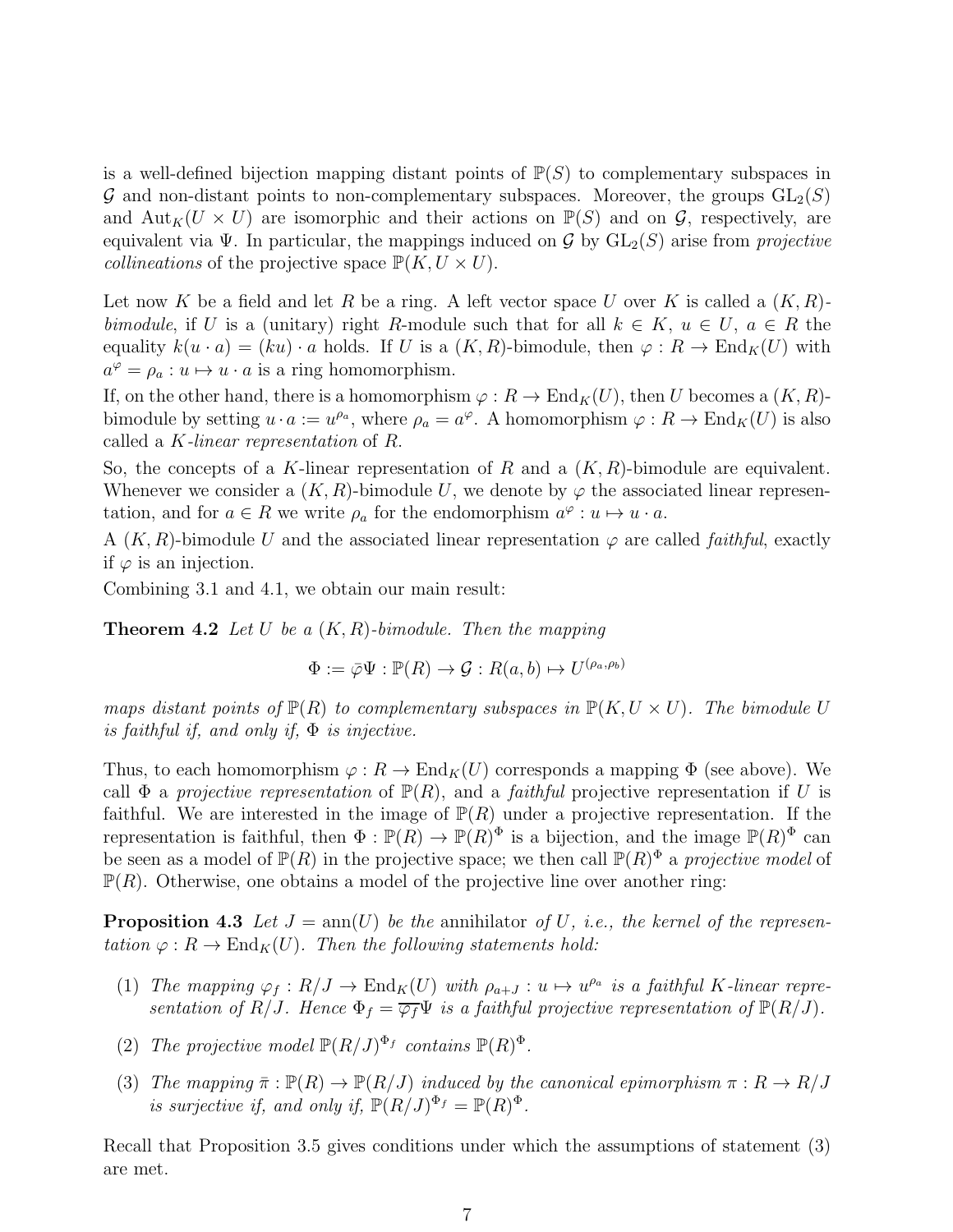The representation  $\varphi : R \to S = \text{End}_K(U)$  gives rise to a group homomorphism  $\varphi$ :  $GL_2(R) \to GL_2(S) \cong Aut_K(U \times U)$ . Using 3.1(2) and 4.1 we obtain the following:

**Proposition 4.4** Let U be a  $(K, R)$ -bimodule, and let  $\gamma \in GL_2(R)$ . Then the induced *mapping*

$$
\mathbb{P}(R)^{\Phi} \to \mathbb{P}(R)^{\Phi} : R(a,b)^{\Phi} \mapsto R(a,b)^{\gamma \Phi}
$$

*is induced by a projective collineation of*  $\mathbb{P}(K, U \times U)$ *.* 

Finally, Proposition 3.2 yields the following:

Proposition 4.5 *Let* U *be a* (K, R)*-bimodule. Then the corresponding projective representation*  $\Phi$  *maps non-distant points to non-complementary subspaces exactly if for each*  $a \in R$ *the condition*  $\rho_a \in Aut_K(U)$  *implies*  $a \in R^*$ *.* 

Note that from  $\rho_a \in \text{Aut}_K(U)$  and  $a \in R^*$  one obtains that  $(\rho_a)^{-1} = \rho_{a^{-1}}$ .

We mention two classes of examples where the condition of Proposition 4.5 is satisfied.

- **Examples 4.6** (1) Let R contain K as a subfield. Then  $U = R$  is a left vector space over K, and  $\varphi: R \to \text{End}_K(U)$  with  $\rho_a: x \mapsto xa$  is a faithful linear representation of R, called the *regular representation*. In this case  $\Phi$  is the identity, where the submodule  $R(a, b) \in \mathbb{P}(R)$  is considered as a projective subspace of  $\mathbb{P}(K, U \times U)$ . So points of  $\mathbb{P}(R)$ are distant exactly if their Φ-images are complementary. This reflects the algebraic fact that the endomorphism  $\rho_a: \overline{R} \to \overline{R}: x \mapsto xa$  is a bijection exactly if  $a \in \overline{R^*}.$ 
	- (2) Let U be a faithful  $(K, R)$ -bimodule. Assume moreover that R contains a subfield L such that R is a finite-dimensional left vector space over L. Then the projective representation  $\Phi$  maps non-distant points to non-complementary subspaces: In view of (1), it suffices to show that for each  $a \in R$  with  $\rho_a \in Aut_K(U)$  the L-linear mapping  $R \to R : x \mapsto xa$  is injective. Suppose  $xa = 0$  for  $x \in R$ . Then for all  $u \in U$ we have  $0 = u \cdot 0 = u \cdot (xa) = (u \cdot x)^{\rho_a}$ . Since  $\rho_a$  is an automorphism, this implies  $u \cdot x = 0$  for all  $u \in U$ , and hence  $x = 0$  because U is a faithful R-module.

We proceed by giving an example of a faithful projective representation where non-distant points appear as complementary subspaces:

**Example 4.7** Let K be any commutative field, let R be the polynomial ring  $R = K[X]$ , and let  $U = K(X)$  be its field of fractions. Then U contains K and R, and thus is a faithful  $(K, R)$ -bimodule in a natural way. Obviously,  $\rho_X : u \mapsto uX$  is a bijection on U, but  $X \notin R^*$ . This means that e.g.  $R(1,0)$  and  $R(1,X)$  are non-distant points of  $\mathbb{P}(R)$ , but their images  $U^{(1,0)} = U \times \{0\}$  and  $U^{(1,\rho_X)} = \{(u, uX) | u \in U\}$  are complementary subspaces of  $\mathbb{P}(K, U \times$ U). Note that  $R(1,0)$  and  $R(1,X)$ , considered as submodules of  $R^2$ , also intersect trivially, but they do not span  $R^2$  (compare 2.7).

Note, moreover, that we could also interpret the elements  $R(a, b)^{\Phi} = U(a, b)$  as points of the projective line over the field U. Hence any two such elements must be complementary.

In a similar way one can also construct examples where  $R$  is not contained in any field: Let R and U be as above. Let  $R[\varepsilon]$  be the ring of *dual numbers* over R, with  $\varepsilon$  central,  $\varepsilon \notin K$ ,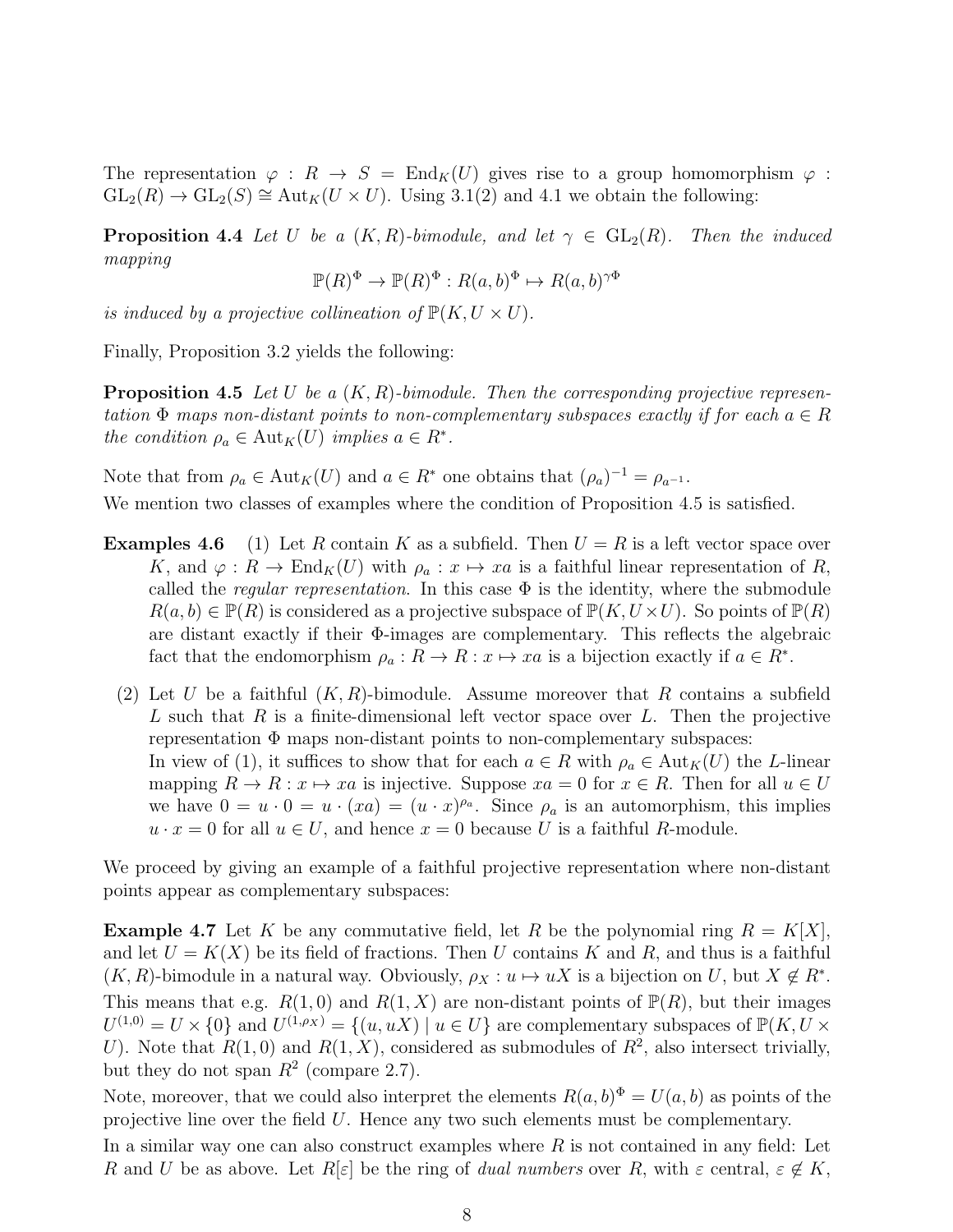and  $\varepsilon^2 = 0$ . Then  $\varepsilon$  is a zero-divisor and hence  $R[\varepsilon]$  is not embeddable into any field. Now take  $U[\varepsilon]$  and proceed as above.

Let U be a  $(K, R)$ -bimodule. A subset  $U' \subset U$  is called a *sub-bimodule* of U, if U' is a subspace of the left vector space  $U$  over  $K$  and at the same time a submodule of the right R-module U. The linear representation of R given by the bimodule U' is  $\varphi' : a \mapsto \rho_a|_{U'}$ . The faithful representation  $(\varphi')_f : R/\text{ann}(U') \to \text{End}_K(U')$  will be called the *induced faithful representation*.

The projective representation  $\Phi'$  associated to  $\varphi'$  maps the points of  $\mathbb{P}(R)$  to certain subspaces of the projective space  $\mathbb{P}(K, U' \times U')$ , more exactly,  $\mathbb{P}(R)^{\Phi'}$  is a subset of the set  $\mathcal{G}'$ of all subspaces of  $\mathbb{P}(K, U' \times U')$  that are isomorphic to one of their complements.

Now  $\mathbb{P}(K, U' \times U')$  is a projective subspace of  $\mathbb{P}(K, U \times U)$ , and we can compare the images of  $\mathbb{P}(R)$  under the projective representations  $\Phi$  and  $\Phi'$ . One obtains the following geometric interpretation:

**Proposition 4.8** Let U' be a sub-bimodule of the  $(K, R)$ -bimodule U, and let  $\Phi'$  and  $\Phi$  be *the associated projective representations of*  $\mathbb{P}(R)$ *. Then for each*  $p \in \mathbb{P}(R)$  *we have* 

$$
p^{\Phi'} = p^{\Phi} \cap (U' \times U').
$$

*In particular, each*  $p^{\Phi}$  meets the projective subspace  $\mathbb{P}(K, U' \times U')$  *in an element of*  $\mathcal{G}'$ *.* 

Proof: First consider  $p = R(1,0)$ . Then  $p^{\Phi'} = U' \times \{0\} = (U \times \{0\}) \cap (U' \times U') = p^{\Phi} \cap (U' \times U')$ . Now consider an arbitrary  $p \in \mathbb{P}(R)$ . Then  $p = R(1,0)^\gamma$  for some  $\gamma \in GL_2(R)$ . The induced automorphism  $\gamma^{\varphi}$  of  $U \times U$  leaves  $U' \times U'$  invariant, it coincides on  $U' \times U'$  with  $\gamma^{\varphi'} \in \text{Aut}_K(U' \times U')$ . This yields the assertion.  $\square$ 

Note that the  $\Phi'$ -image of  $\mathbb{P}(R)$  is contained in the image of  $\mathbb{P}(R/\text{ann}(U'))$  under the induced faithful representation  $(\Phi')_f$ . According to 4.3(3), the two sets coincide exactly if the mapping  $\bar{\pi}: \mathbb{P}(R) \to \mathbb{P}(R/\text{ann}(U'))$ , associated to the canonical epimorphism  $\pi: R \to$  $R/\text{ann}(U')$ , is surjective.

**Proposition 4.9** Let  $U = U' \oplus U''$  be a  $(K, R)$ -bimodule. Let  $\varphi$ ,  $\varphi'$ ,  $\varphi''$  be the associated *representations of* R. Then for each  $p \in \mathbb{P}(R)$  *we have*  $p^{\Phi} = p^{\Phi'} \oplus p^{\Phi''}$ .

Proof: As in the proof of Proposition 4.8 we first verify the assertion for  $p = R(1,0)$  (with the help of 4.8) and then use the action of  $GL_2(R)$ .  $\Box$ 

Let again U' be a sub-bimodule of the  $(K, R)$ -bimodule U. Then also  $\widetilde{U} = U/U'$  is a  $(K, R)$ bimodule, corresponding to the representation  $\tilde{\varphi}: R \to \text{End}_K(\tilde{U})$ , where  $\tilde{\rho}_a: u + U' \mapsto$  $u^{\rho_a} + U'$ . The kernel of this representation is the ideal consisting of all  $a \in R$  such that the image of  $\rho_a$  is contained in U'. As above, we obtain an *induced faithful representation*  $(\widetilde{\varphi})_f : R/\ker(\widetilde{\varphi}) \to \mathrm{End}_K(\widetilde{U}).$ 

The projective representation  $\widetilde{\Phi}$  maps  $\mathbb{P}(R)$  into the set  $\widetilde{\mathcal{G}}$  of all subspaces of  $\mathbb{P}(K, \widetilde{U} \times \widetilde{U})$ that are isomorphic to one of their complements. Now the projective space  $\mathbb{P}(K, \widetilde{U} \times \widetilde{U})$  is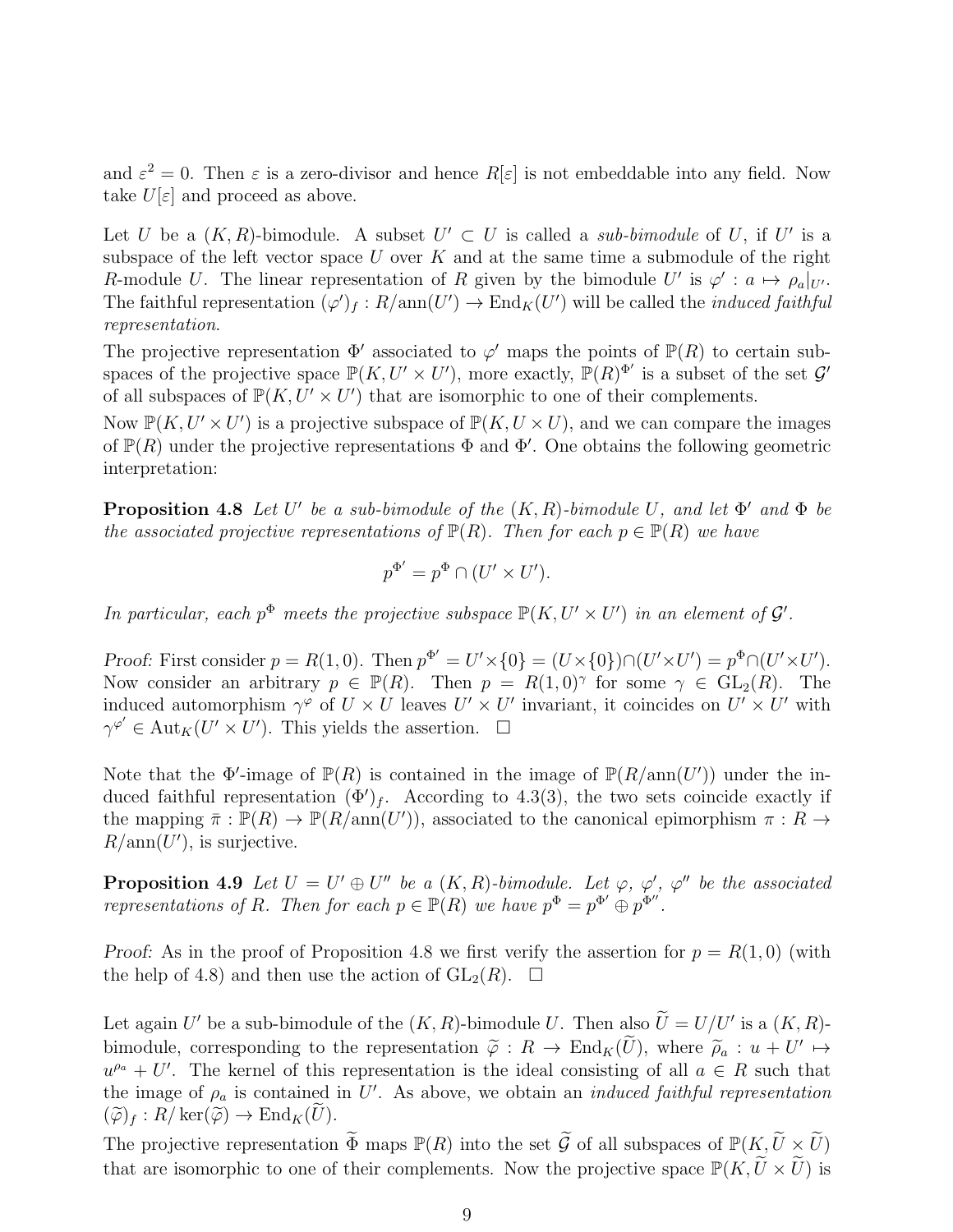canonically isomorphic to the projective space of all subspaces of  $\mathbb{P}(K, U \times U)$  containing  $U' \times U'$ , because  $(U \times U)/(U' \times U') \cong \widetilde{U} \times \widetilde{U}$ . We shall identify the elements of  $\widetilde{\mathcal{G}}$  with their images under this isomorphism. So we can compare  $\widetilde{\Phi}$  and  $\Phi$ , and the same procedure as before yields

**Proposition 4.10** Let  $\widetilde{U} = U/U'$ , and let  $\widetilde{\Phi}$  be the associated projective representation of  $\mathbb{P}(R)$ *. Then for each*  $p \in \mathbb{P}(R)$  *we have* 

$$
p^{\widetilde{\Phi}} = p^{\Phi} + (U' \times U').
$$

*In particular, each*  $p^{\Phi} + (U' \times U')$  *is an element of*  $\widetilde{G}$ *.* 

As before, one may also consider the induced faithful representation  $(\widetilde{\Phi})_f$  of  $\mathbb{P}(R/\ker(\widetilde{\varphi}))$ .

#### 5 Examples

In this section we study some examples. Note that we consider only rings  $R$  that are finitedimensional left vector spaces over a subfield  $K$ . Then for each ideal  $I$  of  $R$  also the ring  $R/I$  is finite dimensional over K, whence  $R/I$  is of stable rank 2 and hence a GE<sub>2</sub>-ring (compare 2.5 and 3.3). So Proposition 3.5 implies that in all our examples the mapping  $\bar{\pi}: \mathbb{P}(R) \to \mathbb{P}(R/I)$  induced by the canonical epimorphism  $\pi: R \to R/I$  is surjective.

**Example 5.1** Let  $K = R$  be any (not necessarily commutative) field and let  $U = K^2$  with componentwise action  $(x_1, x_2) \cdot k = (x_1k, x_2k)$ . Then U is the direct sum of the sub-bimodules  $U_1 = K(1,0)$  and  $U_2 = K(0,1)$ , on which  $R = K$  acts faithfully in the natural way. The representations induced in the skew lines  $U_i \times U_i$  are faithful and map  $\mathbb{P}(K)$  onto the set of all points of  $U_i \times U_i$ . Moreover,  $\beta := \Phi_1^{-1} \Phi_2$  is a bijection between these two projective lines, which is linearly induced and hence a projectivity. The elements of the projective model  $\mathbb{P}(K)^{\Phi}$  in  $\mathbb{P}(K, U \times U)$  are exactly the lines joining a point of  $U_1 \times U_1$  and its  $\beta$ -image in  $U_2 \times U_2$ . So  $\mathbb{P}(K)^{\Phi}$  is a regulus in 3-space (compare [6]).

The same applies if  $U = K<sup>n</sup>$ . Then one obtains a regulus in a  $(2n-1)$ -dimensional projective space (see [3]), i.e., a generalization to the not necessarily pappian case of a family of  $(n-1)$ dimensional subspaces on a Segre manifold  $S_{n-1,1}$  (compare [7]).

**Example 5.2** Example 5.1 above can be modified in the following way: Let  $\alpha_1, \alpha_2 : K \to K$ be field monomorphisms. Then K acts faithfully on  $U = K^2$  via  $(x_1, x_2) \cdot k = (x_1 k^{\alpha_1}, x_2 k^{\alpha_2})$ . The induced projective models of  $\mathbb{P}(K)$  in the projective lines  $U_i \times U_i$  are projective sublines over the subfields  $K^{\alpha_i}$ . In general, the bijection  $\beta$  between the two models is not K-semilinearly induced.

We mention one special case: If  $K = \mathbb{C}$ ,  $\alpha_1 = id$ , and  $\alpha_2$  is the complex conjugation, then the projective model of  $\mathbb{P}(\mathbb{C})$  is a set of lines in the 3-space  $\mathbb{P}(\mathbb{C}, U \times U)$ . It can be interpreted as follows: The  $\alpha_2$ -semilinear bijection  $\beta$  extends to a collineation of order two which fixes a Baer subspace (with  $\mathbb R$  as underlying field). The lines of the projective model of  $\mathbb{P}(\mathbb{C})$  meet this Baer subspace in a regular spread (elliptic linear congruence). See [10] for a generalization of this well-known classical result that the regular spreads of a real 3-space can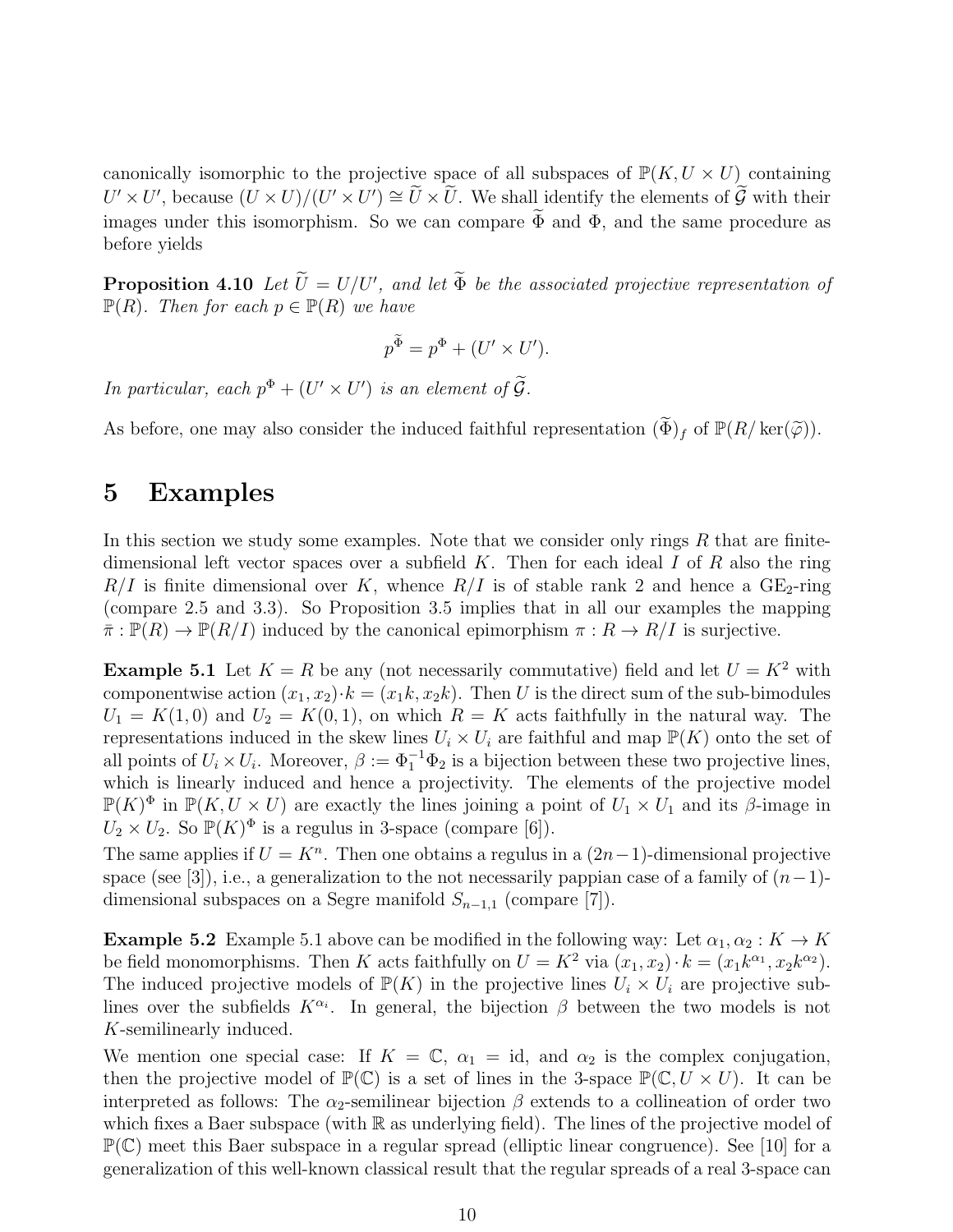be characterized (in the complexified space) as those sets of lines that join complex-conjugate points of two skew complex-conjugate lines.

**Example 5.3** Let K be any field. Let  $U = R = K<sup>n</sup>$ , with componentwise addition and multiplication. For  $i \in \{1, \ldots, n\}$ , let  $U_i = Kb_i$ , where  $b_i$  runs in the standard basis. Then  $U_i$  is a sub-bimodule of U, the induced faithful action is the ordinary action of K. Hence the projective model  $\mathbb{P}(R)^{\Phi} = \mathbb{P}(R)$  meets the line  $U_i \times U_i$  in all points. Moreover, *each*  $(n-1)$ -dimensional projective subspace of  $\mathbb{P}(K, U \times U)$  that meets all the lines  $U_i \times U_i$ belongs to  $\mathbb{P}(R)$ , because  $GL_2(R) \cong GL_2(K) \times \ldots \times GL_2(K)$ .

If  $n = 2$ , the set  $\mathbb{P}(R)$  is a generalization to the not necessarily pappian case of a *hyperbolic linear congruence*.

**Example 5.4** Let K be any field. Let  $U = R = K[\varepsilon]$ , where  $\varepsilon \notin K$ ,  $\varepsilon^2 = 0$  and  $\varepsilon k = k^{\alpha} \varepsilon$ for some fixed  $\alpha \in Aut(K)$ . This is a ring of *twisted dual numbers* over K. It is a local ring with  $I = K\varepsilon$  the maximal ideal of all non-invertible elements. So  $U' = I$  is a sub-bimodule of  $U = R$ , with ann $(U') = I$ , and on U' we have the induced faithful representation  $(\varphi')_f$  of  $R/I \cong K$  with  $k\varepsilon \cdot a = ka^{\alpha}\varepsilon$ . So each point of  $U' \times U'$  is incident with a line of our projective model  $\mathbb{P}(R) = \mathbb{P}(R)^{\Phi}$ .

Now consider the bimodule  $\widetilde{U} = R/U' \cong K$ . The kernel of the induced representation  $\widetilde{\varphi}$  is again I. As before, it is easily seen that each plane through  $U' \times U'$  contains a line of  $\mathbb{P}(R)$ . The relation  $\varphi$  is an equivalence relation on  $\mathbb{P}(R)$ , because R is a local ring. Easy calculations show that elements of  $\mathbb{P}(R)$  belong to the same equivalence class exactly if they meet  $U' \times U'$ in the same point or, equivalently, if they together with  $U' \times U'$  span the same plane. So there is a bijection  $\beta$  between the points of  $U' \times U'$  and the planes through  $U' \times U'$ such that for each  $p \in \mathbb{P}(R)$  we have  $p \subset (p \cap (U' \times U'))^{\beta}$ . This bijection  $\beta$  is given by  $K(k^{\alpha}\varepsilon, l^{\alpha}\varepsilon) \mapsto K(k, l) \oplus (U' \times U').$ 

Moreover, one can compute that the projective model  $\mathbb{P}(R)$  consists of *all* lines in  $\mathbb{P}(K, U \times U)$ that meet  $U' \times U'$  in a unique point, say q, and then lie in the plane  $q^{\beta}$ .

In case  $\alpha = id$  the bijection  $\beta$  is a projectivity. So then the set  $\mathbb{P}(R)$  is a generalization of a *parabolic linear congruence*. The ring R is then the ordinary ring of dual numbers over K. In the general case  $\beta$  is only semilinearly induced. If  $K = \mathbb{C}$  and  $\alpha$  is the complex conjugation, then R is the ring of *Study's quaternions* (see [12], p.445).

**Example 5.5** Let R be the ring of upper triangular  $2 \times 2$ -matrices with entries in K. Then  $U = K^2$  is in a natural way a faithful  $(K, R)$ -bimodule. Moreover,  $U' = K(0, 1)$  is a subbimodule with  $ann(U') = \{ \begin{pmatrix} a & b \\ 0 & 0 \end{pmatrix} \mid a, b \in K \}$ . So  $R/ann(U') \cong K$ , and the induced faithful representation is the ordinary action of K on U'. This means that each point of  $U' \times U'$  is on a line of the projective model  $\mathbb{P}(R)^{\Phi}$ .

Now consider  $\tilde{U} = U/U'$ . The kernel of the induced action is  $J = \{ \begin{pmatrix} 0 & b \\ 0 & c \end{pmatrix} \}$  $0 \thinspace c$  $\big) \mid b, c \in K\}.$  So  $R/J \cong K$ , and also here we have the ordinary action of K on  $\tilde{U} \cong K(1,0)$ . Hence each plane through  $U' \times U'$  contains a line of  $\mathbb{P}(R)^{\Phi}$ .

Up to now, we are in the same situation as in Example 5.4. An easy calculation shows that the projective model  $\mathbb{P}(R)^{\Phi}$  consists of *all* lines that meet  $U' \times U'$  in a point. This is the generalization of a *special linear complex* to the not necessarily pappian case.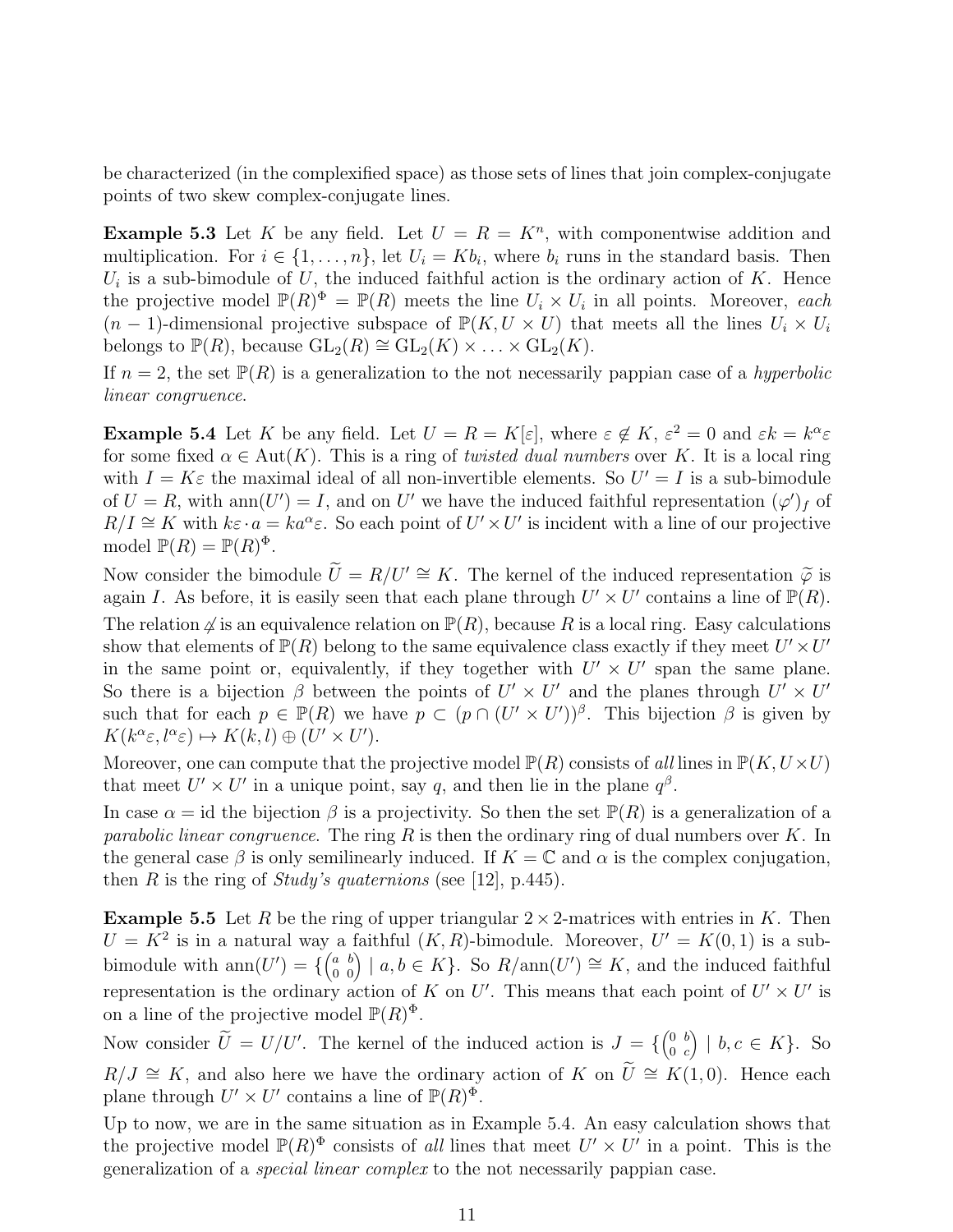**Example 5.6** Let  $U = R = K[\varepsilon, \delta]$  with  $\varepsilon \notin K$ ,  $\delta \notin K[\varepsilon]$ ,  $\varepsilon$ ,  $\delta$  central, and  $\varepsilon^2 = \delta^2 = \varepsilon \delta = 0$ . The projective model  $\mathbb{P}(R)^{\Phi} = \mathbb{P}(R)$  is a set of planes in 5-space.

The ring R is a local ring with maximal ideal  $I = K\varepsilon + K\delta = U'$ . Moreover, ann $(U') = I$ , and  $R/\overline{I} \cong K$  acts on U' componentwise. So according to 5.1 the induced model of  $\mathbb{P}(K)$  in the 3-space  $U' \times U'$  is a regulus  $\mathcal{R}$ .

Now consider  $\widetilde{U} = R/U'$ . Then ker $(\widetilde{\varphi}) = I$ , and we have the ordinary faithful action of K on  $\tilde{U} \cong K$ . So all hyperplanes (4-spaces) through  $U' \times U'$  contain an element of  $\mathbb{P}(R)$ .

As in Example 5.4 the elements of  $\mathbb{P}(R)$  fall into equivalence classes with respect to  $\varphi$ , such that equivalent elements have the same intersection and the same join with  $U' \times U'$ . This yields a bijection  $\beta$  between the regulus  $\mathcal R$  and the set of all hyperplanes through  $U' \times U'$ . As in 5.4, case  $\alpha = id$ , this bijection is a projectivity. A calculation shows that  $\mathbb{P}(R)$  consists of *all* planes that meet the 3-space  $U' \times U'$  in an element of  $\mathcal{R}$ , say X, and then lie in the hyperplane  $X^{\beta}$ .

#### References

- [1] W. Benz. *Vorlesungen ¨uber Geometrie der Algebren*. Springer, Berlin, 1973.
- [2] A. Blunck. Regular spreads and chain geometries. *Bull. Belg. Math. Soc.*, 6:589–603, 1999.
- [3] A. Blunck. Reguli and chains over skew fields. *Beiträge Algebra Geom.*, 41:7–21, 2000.
- [4] A. Blunck and H. Havlicek. Extending the concept of chain geometry. *Geom. Dedicata* (to appear).
- [5] A. Blunck and M. Stroppel. Klingenberg chain spaces. *Abh. Math. Sem. Univ. Hamburg*, 65:225–238, 1995.
- [6] H. Brauner. *Geometrie projektiver Räume II*. BI–Wissenschaftsverlag, Mannheim, 1976.
- [7] W. Burau. *Mehrdimensionale projektive und höhere Geometrie*. Dt. Verlag d. Wissenschaften, Berlin, 1961.
- [8] J.C. Ferrar and F.D. Veldkamp. Neighbor-preserving homomorphisms between projective ring planes. *Geom. Dedicata*, 18:11–33, 1985.
- [9] A.J. Hahn and O.T. O'Meara. *The Classical Groups and K-Theory*. Springer, Berlin, 1989.
- [10] H. Havlicek. Spreads of right quadratic skew field extensions. *Geom. Dedicata*, 49:239– 251, 1994.
- [11] A. Herzer. Chain geometries. In F. Buekenhout, editor, *Handbook of Incidence Geometry*. Elsevier, Amsterdam, 1995.
- [12] H. Karzel and G. Kist. Kinematic algebras and their geometries. In R. Kaya, P. Plaumann, and K. Strambach, editors, *Rings and Geometry*. D. Reidel, Dordrecht, 1985.
- [13] T.Y. Lam. *A First Course in Noncommutative Rings*. Springer, New York, 1991.
- [14] J.R. Silvester. *Introduction to Algebraic* K*-Theory*. Chapman and Hall, London, 1981.
- [15] F.D. Veldkamp. Projective ring planes and their homomorphisms. In R. Kaya, P. Plaumann, and K. Strambach, editors, *Rings and Geometry*. D. Reidel, Dordrecht, 1985.